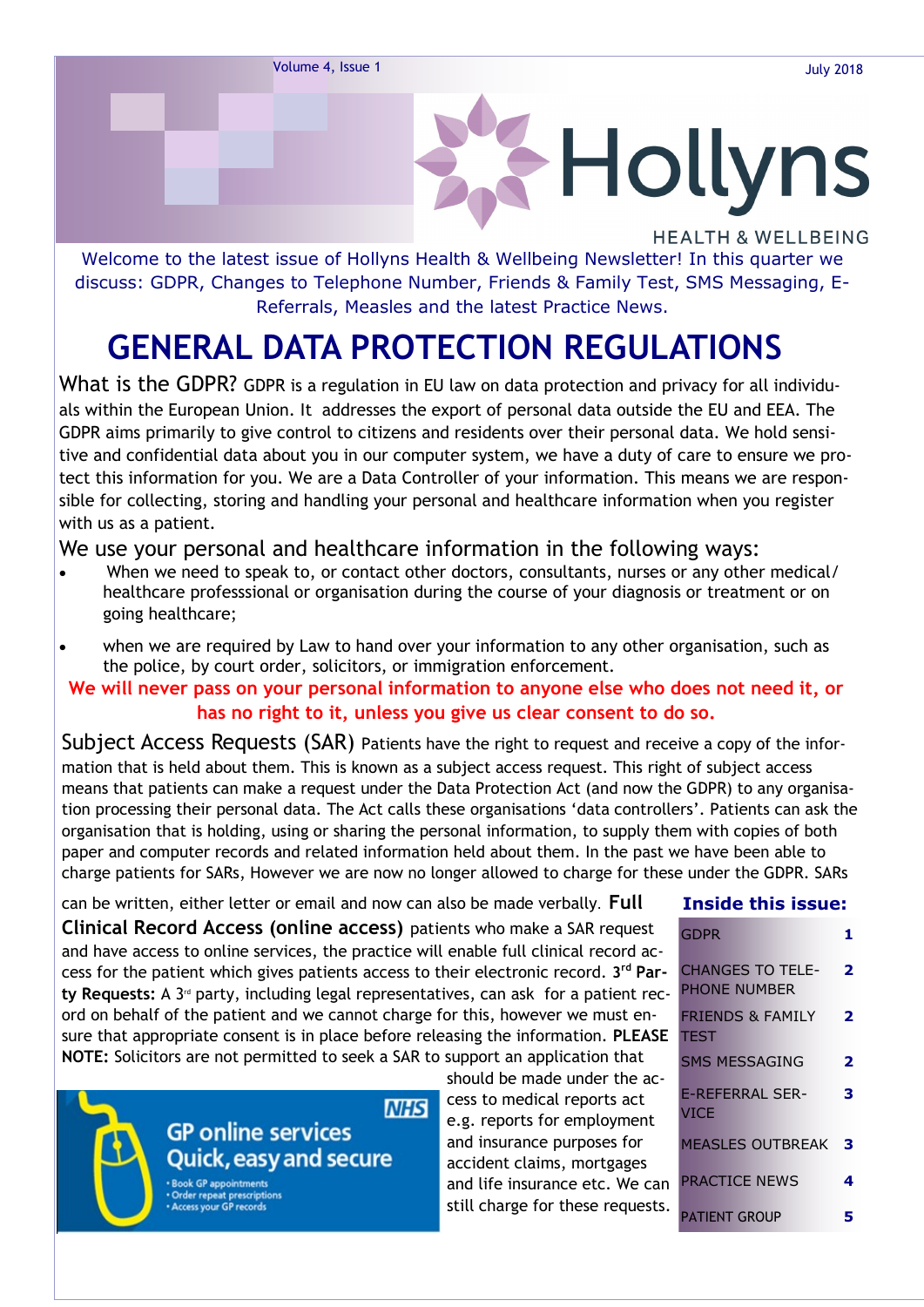# **Changes To Our Telephone Number**

The Allerton specific telephone number of **01274 885222 will no longer be in use**, all patients calling Hollyns Health and Wellbeing will now need to dial 01274 880650.

**Why do we have to change the telephone number:** Since October 2017 we have experienced a number of problems with our incoming calls due to issues with the phone lines managed by our Supplier. We have been working closely with them in addressing all problems that have been raised by both Patients and Hollyns staff. They have recognised that the system they have supplied us is inadequate and are taking steps to improve it. One of the recommendations is for all patients to dial one number when contacting the surgery. Currently patients who call our Allerton number are transferred to the Clayton number and this means calls can get cut off and patients need to redial.

Our supplier have apologised for any inconvenience that our phone problems may have caused patients and staff and are taking the issue very seriously. We are also installing a new Internet Fibre connection at our Allerton site to help these problems.



**How contacting the surgery will improve with the change:** We now have a call management system that tells you where you are in the queue at peak times of day and a call back system that rings you back when you are next to speak to the operator. The change in telephone numbers means we won't need to transfer calls from patients between our telephone numbers for prescription queries therefore patients will receive a faster, more efficient service. Our call recording functionality will be improved so that we can help manage queries and complaints. We record calls in interest of quality, training and development purposes. All calls will be handled at Clayton; we will have more operators available to answer the phones at peak times of the day to deal with appointment requests and queries.

## **Have You Filled Out a Friends & Family Test**



We rely on your feedback on the care or treatment we give you any time you visit your GP or visit the Practice. Tell us what is working and what we can improve on, you can say what you think without giving your name and we will use this information to help us improve the service we give to you.

From August 2018 we will be placing all entries into a draw, one patient from each of our Clayton/Allerton sites will each receive a £10 Amazon voucher . If you would like to take part in this draw please provide us with your name, date of birth and contact details. Feedback can be given via our practice website or by completing one of our friends & family forms.

# **Cross Site Appointments**

From the 1st May patients were offered the opportunity of booking appointments across either of our sites, Clayton or Allerton. By providing the Practice with your up to date mobile tele-

phone number we can send an SMS confirmation and reminder of your upcoming appointments stating the location of where you need to attend for your appointment. If you previously declined to receive SMS messages and would now like to consent to receiving, please inform one of Patient Service Administrators.

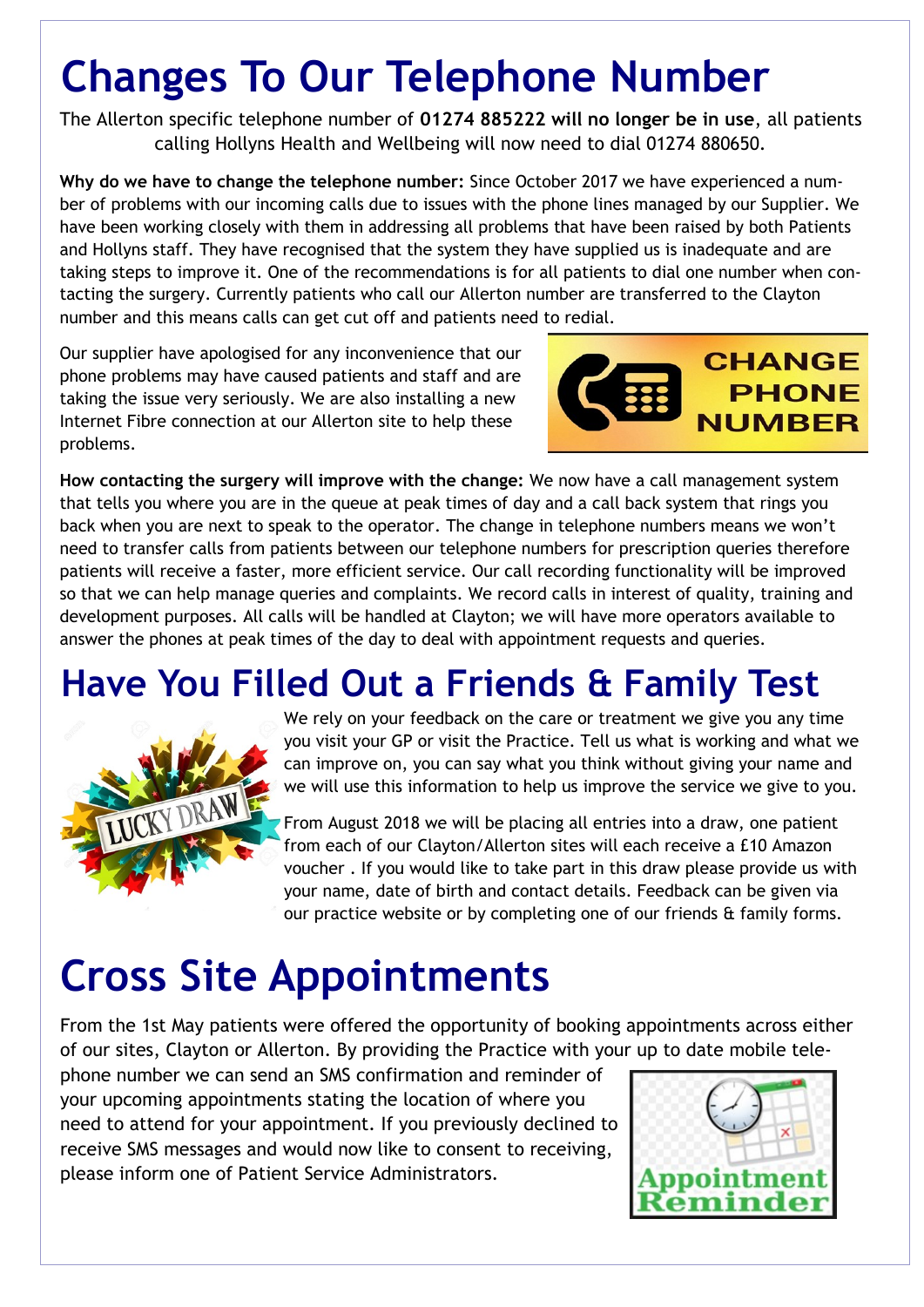# **MEASLES OUTBREAK**

There has been an increase in the number of measles cases in England with some local outbreaks. Measles is a very infectious, serious illness that, in rare cases, can be fatal. About 1 in 5 children with measles experiences complications such as ear infections, diarrhoea and vomiting, pneumonia, meningitis, and eye disorders. One in 10 children with measles ends up in hospital. There is no treatment for the disease.

Measles spreads very easily. In fact, it's one of the most infectious diseases known. You can catch measles if you spend just 15 minutes with someone who has the disease.

Measles can be prevented by having the [measles, mumps and](https://www.nhs.uk/Conditions/vaccinations/Pages/mmr-vaccine.aspx)  [rubella \(MMR\) vaccine.](https://www.nhs.uk/Conditions/vaccinations/Pages/mmr-vaccine.aspx) Adults and older children can be vaccinated at any age if they haven't been fully vaccinated be-

# **MEASLES**

#### **SYMPTOMS:**

 $-Highfever (104F/40C + )$ · Cough; Runny nose; Red, watery eyes, - Rash breaks out 3-5 days after symptoms begin.

1 - 2 out of 1,000 people with measles will die.



1 out of every 1,000 people with measles will develop brain swelling due to infection.



About 25% people who get measles will be hospitalized



fore. Ask One of our Patient Service Administrators about having the vaccination.

## **What Happens When You Are Referred By Your GP To See A Specialist?**

If you wish to be referred to a specialist in a particular field, such as a surgeon, or a gynaecologist (a specialist in the female reproductive system), you should see your GP/ANP. If you ask your GP to refer you to a specialist, they will probably suggest that you first try various tests, or treatment options, to see whether your condition improves. A specialist will only see you with a letter of referral from your GP. The letter will give the specialist essential background information, such as your medical history, and it will also contain details that the specialist needs to pay particular attention to. If you are referred to a specialist by your GP or other health professional, you may have the right to choose which hospital in England to go to for your first appointment. Once you have decided on a hospital, you could book your first



outpatient appointment through the NHS e-Referral Service. This can happen in the following ways: Your GP can book it while you're at the surgery or You can book it online using the Appointment Request letter your GP gives you. You can phone the NHS e-Referral Service line on 0345 6088888 (open Monday-Friday, 8am to 8pm and on weekends and bank holidays 8am to 4pm)

## **PRACTICE NEWS**

Sadly for us Chai Loh & Maggie Robinson (Advanced Nurse Practitioners) have left our team at Hollyns, we would like to wish them every success for the future. We would like to welcome 2 new members to our nursing team, Jessica Leighton and Caroline Carter who both work across both our Clayton and Allerton sites.

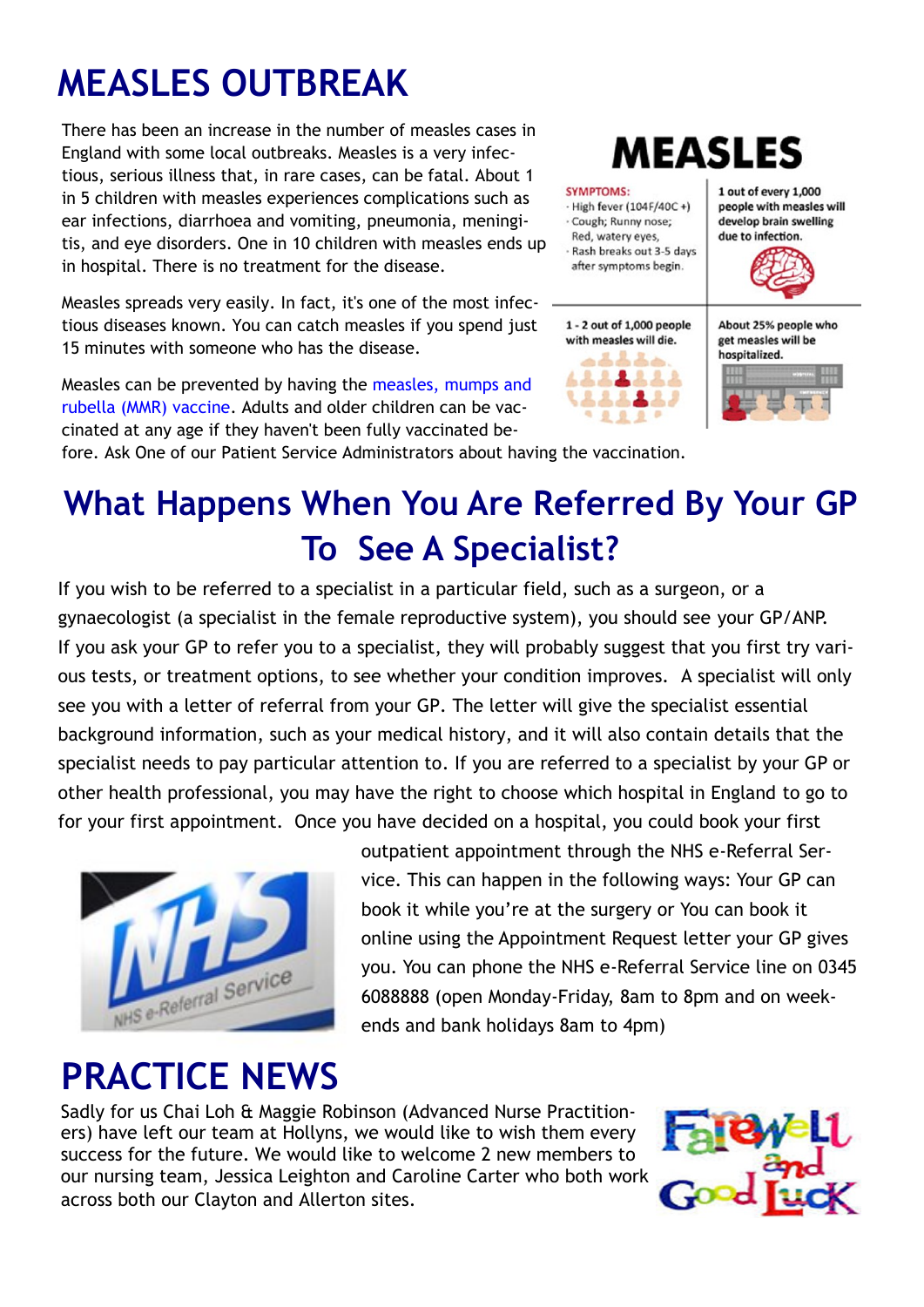Did you know that you can book appointments online and order repeat prescriptions? Register for SystmOnline with the Reception Team and then log on via



# **Attending your appointment!**

As a practice we are continually looking to improve our service and make more appointments available to patients. However the number of patients who fail to attend appointments without ringing to cancel is still very high.

Between 1st April 2018 and 30th June 2018 Hollyns Health & Wellbeing—Clayton had **339** Did Not Attend appointments. That's **88** hours worth of wasted appointments.

Hollyns Health & Wellbeing—Allerton had **437** Did Not Attend appointments. That's **123.50** hours worth of wasted appointments.

**Please remember to cancel your appointment if you are unable to attend!**



We want your views! We are keen to hear feedback about the services we provide. Please log on to www.hollynshealth.co.uk and visit the Virtual Surgery and use the Contact Us button in the waiting area to email us your comments.